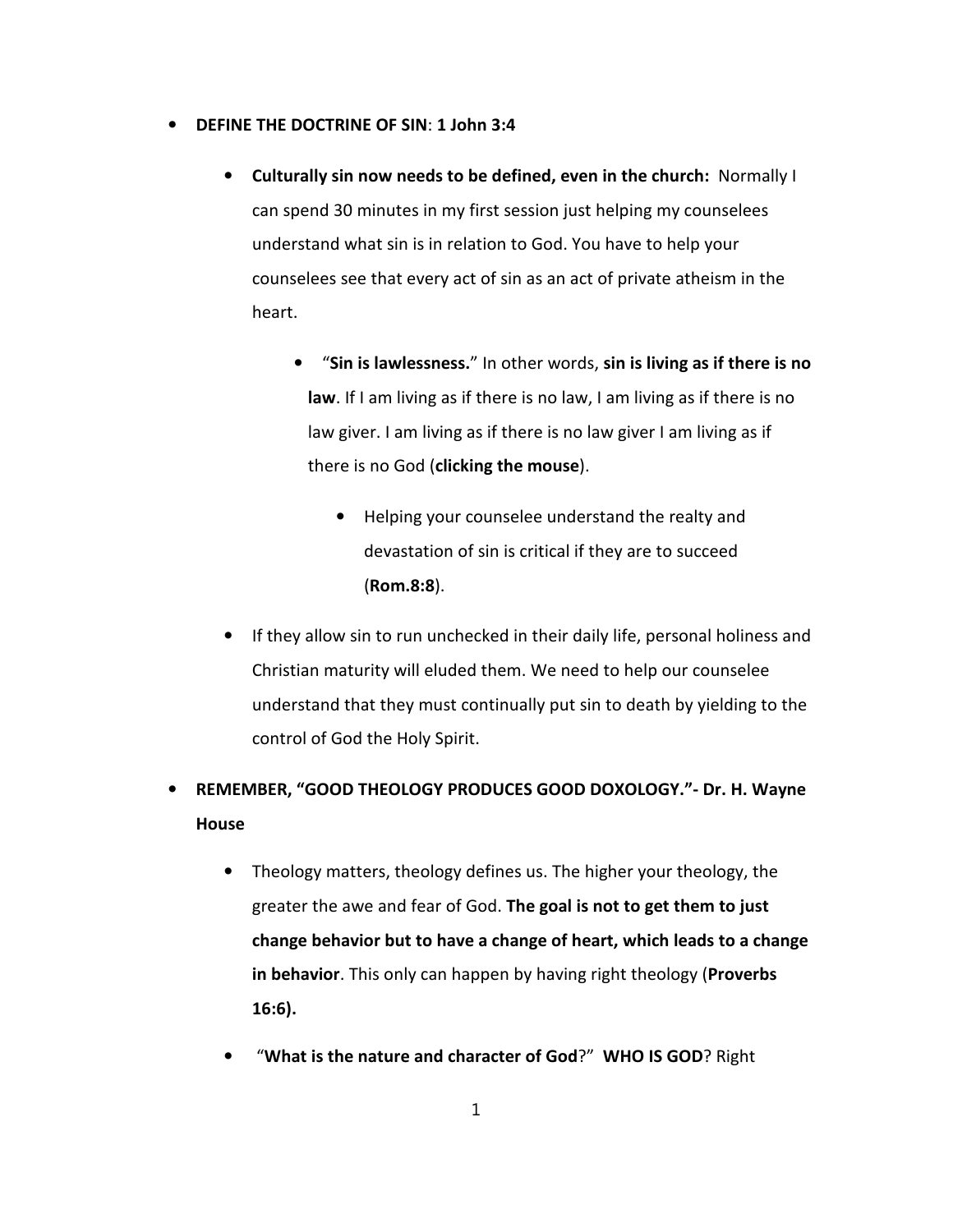theology orders our behavior (**Proverbs 3:7–8).**

- Doctrines like **God's sovereignty**, **holiness**, **justice**, God's **grace (omni's)**, faithfulness, and love are all critical when helping someone overcome sexual sin (Rom. 1:16-17).
- **THEY NEED TO UNDERSTAND THAT GOD'S WILL INCLUDES SEXUAL PURITY: (1 Thess. 4:1-8)**
	- **Paul's concern for the church is that believers know "how they ought to walk and to please the Lord**."
		- Exhort your counselee to a superior and ever-increasing walk of obedience and holiness because it pleases God and He desires it. (that flows out of one's theology)
		- Our job is "**to present every man complete in Christ**." That is the mission for every shepherd (have measurable steps or goals for your counselee). We help them fulfill this instruction, "**How to walk.**"

## • **GOD CURES, WE TEACH**.

- **TEACH THEM TO ABSTAIN FROM SEXUAL IMMORALITY (v.3): (Y-CHART)**
	- **How do you get your counselee to abstain from sexual sin**?
		- Begin with the words, "stop it." Show your counselee that the road of sexual immorality is a pathway to personal and spiritual emptiness.
			- Help establish a pattern of behavior (what are they doing…Flirting, Dressing, Talking, Reading, Watching?)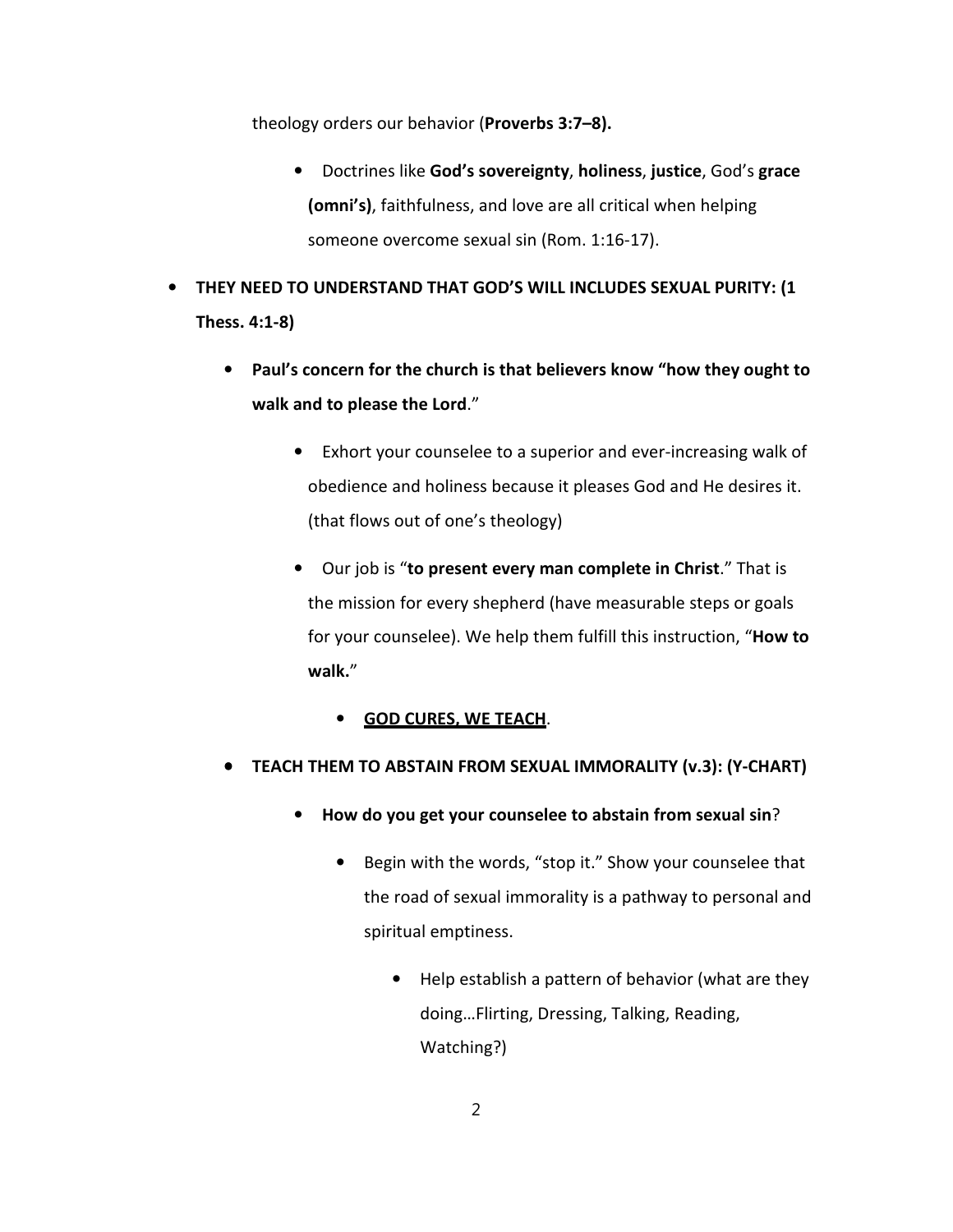- **Establish what is enticing them to sexual sin** (**Romans 13:13– 14).**
	- Establish a sexual timeline (very helpful).
- **TEACH THEM HOW TO POSSESS THEIR OWN BODY IN SANCTIFICATION AND HONOR**: (4:4-6)
	- Those struggling with sexual sin must gain **mastery** over their own body, this is a matter of **self-control** (**1 Timothy 4:7–8).** 
		- **SELF-CONTROL IS ACCOMPLISHED THROUGH-**Homework, bible memory, watching sermons: expose them to as much biblical truth as possible.
- **HELP THEM SEE THAT THEIR SIN AFFECTS OTHERS:** (4:6a).
	- We must remind them of the massive destructive social and spiritual implication of sexual immorality (**SODOM, DAVID/ BATHSHEBA…**).
		- **Did you know that pornography use increases the marital infidelity rate by more than 300%**?
	- God's desire is that we live holy lives and your counselee needs to keep **themselves pure,** if for no other reason than the tremendous harm that their sin creates for others (there are always consequences) (**1 Corinthians 6:18).**
- **GOD PUNISHES ALL SEXUAL SIN** (4:6b) "the Lord is the **avenger** in all these things…"
- **OUR SALVATION INTRODUCED US TO A LIFE OF SANCTIFICATION** (4:7) "For God has not called us for the purpose of impurity, but in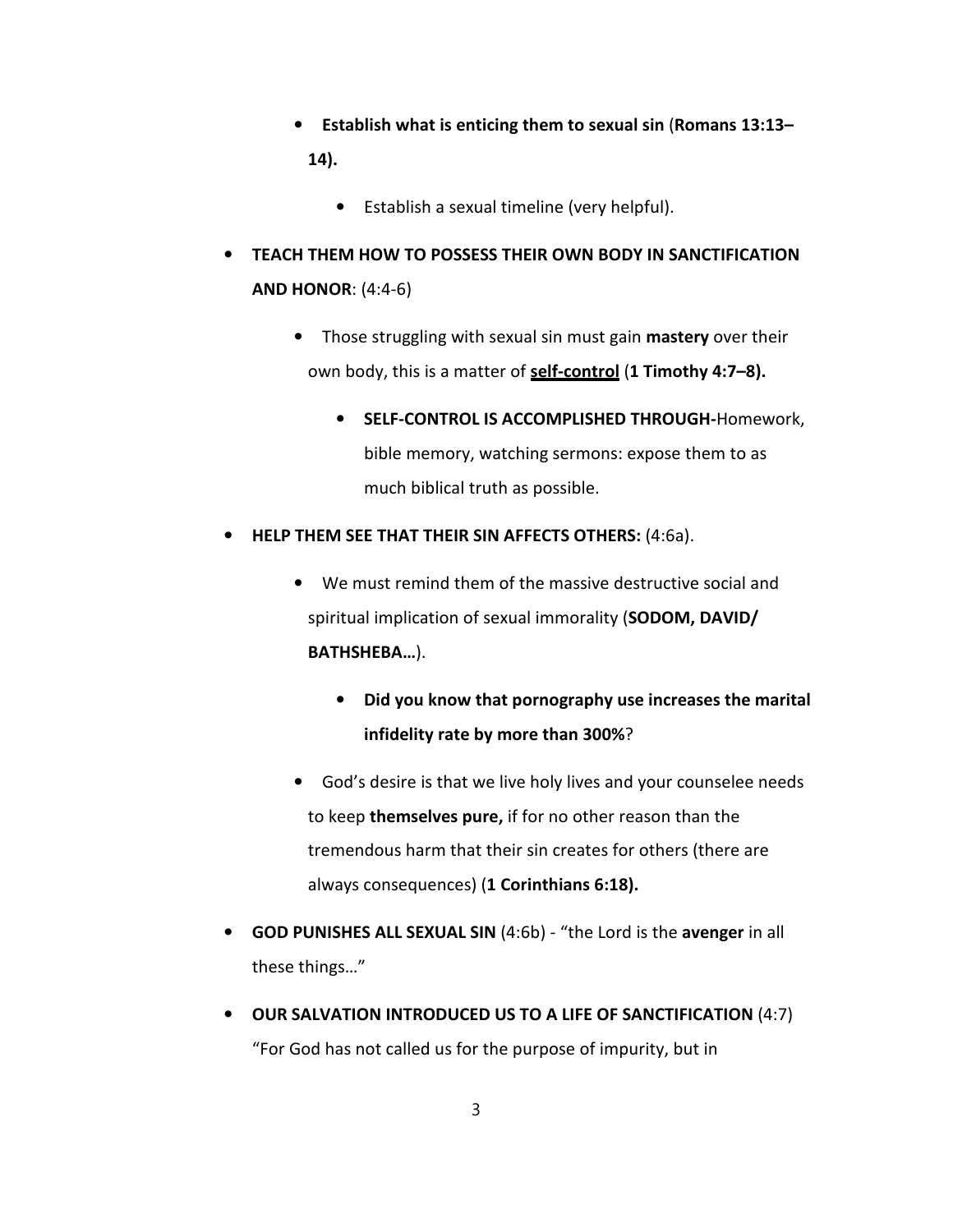**sanctification**."

- **CONTINUE IN SEXUAL SIN AND REJECT GOD:** (4:8) "So, he who rejects this is **not rejecting** man but **the God** who gives His Holy Spirit to you."
	- **1 Corinthians 6:20** "For you have been bought with a price: therefore, glorify God in your body."
- **THE GOSPEL OFFERS REAL AND LASTING HOPE FOR CHANGE** (**Colossians 2:13– 14)** (**Hebrews 4:14–16)**
- **YOU MUST UNDERSTAND THE HEART**: **(Heart Idols Chart**) (**Matthew 15:19–20)**
	- Because the heart is "**desperately wicked**" the tendency of the counselee is to deny or excuse sexual sin. They will often lie about the depths of their depravity (truth comes out gradually).
		- **Ezek. 14:1-7** Heart idols
	- The problem is that your counselee is often times enslaved to poorly chosen desires. **(Romans 6:6**, **James 4:1**, **James 1:13–15)**
	- **BEHIND EVERY SIN IS THE PROCESS OF WICKED THINKING** (**Galatians 5:16)**
- **WE UNDERSTAND THE PROCESS OF SIN** (**Proverbs 4:23)** "
	- Every response to temptation is an act of worship (**Y-Chart**)
	- A person who has sexual pleasure as his/her focus of worship will find that he/she readily resembles that idol. You become what you worship.
- **SEXUAL TEMPTATION AND SIN IS CHARACTERIZED BY DECEITFULNESS**: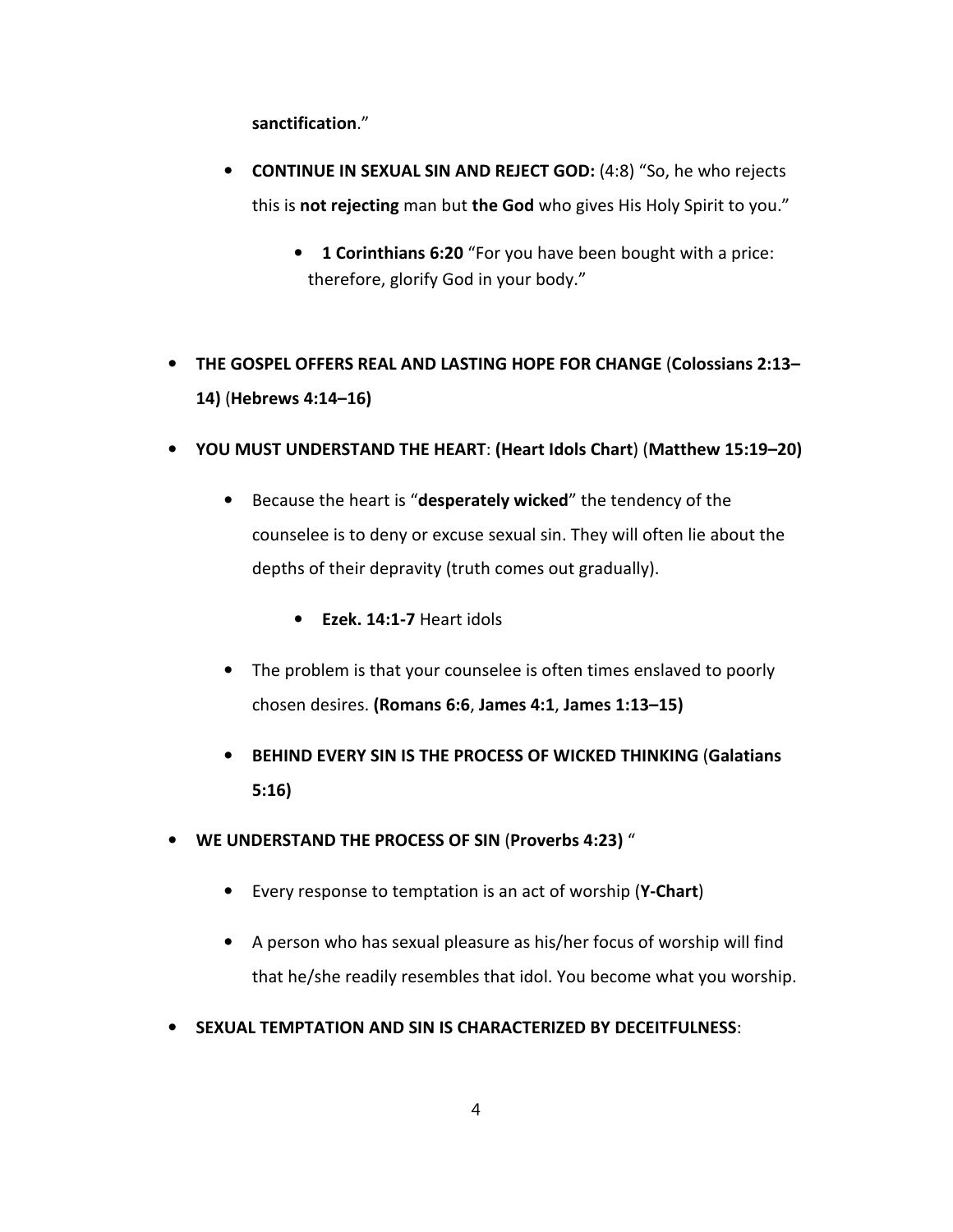**(Proverbs 14:12**, **Hebrews 3:13)**

- **A wrong view of pleasure and consequence** (Galatians 6:7)
- **MOTIVATE THEM TO GUARD THEIR HEARTS AND MINDS** (**Proverbs 4:23**, **2 Corinthians 10:5).**
- **YOU MUST HELP THEM DEVELOP A PROPER VIEW OF THE CROSS**:
	- **THE CROSS COVERS MY SIN AND SHOULD CONTINUE TO MOTIVATE ME TOWARDS HOLINESS (Romans 6:1–2** ,**12–14).**
	- **THE CROSS IS CENTRAL TO CHANGE** (**Galatians 6:14).**
		- We pursue what we truly value. People have a great ability to build behaviors and practices around the things that really matter to us. The goal is to get the counselee to center their life around the cross.
	- **THE CROSS IS A DAILY ESSENTIAL** (**Luke 9:23)**
		- The cross should motivate us towards moral purity (Thought life, sex life, vocal life).
- **OFFER HOPE: SEXUAL SIN CAN BE PREVENTED AND OR OVERCOME THROUGH CHRIST**.
	- **KNOWING THE WILL OF GOD** (**1 Thessalonians 4:1–5**)
	- **PERSONAL DISCIPLINE** (**1 Timothy 4:7–8)**
	- **SPIRITUALLY LIVING** (**Galatians 5:16–17)**
	- **RADICAL AMPUTATION** (**Matthew 5:29)**